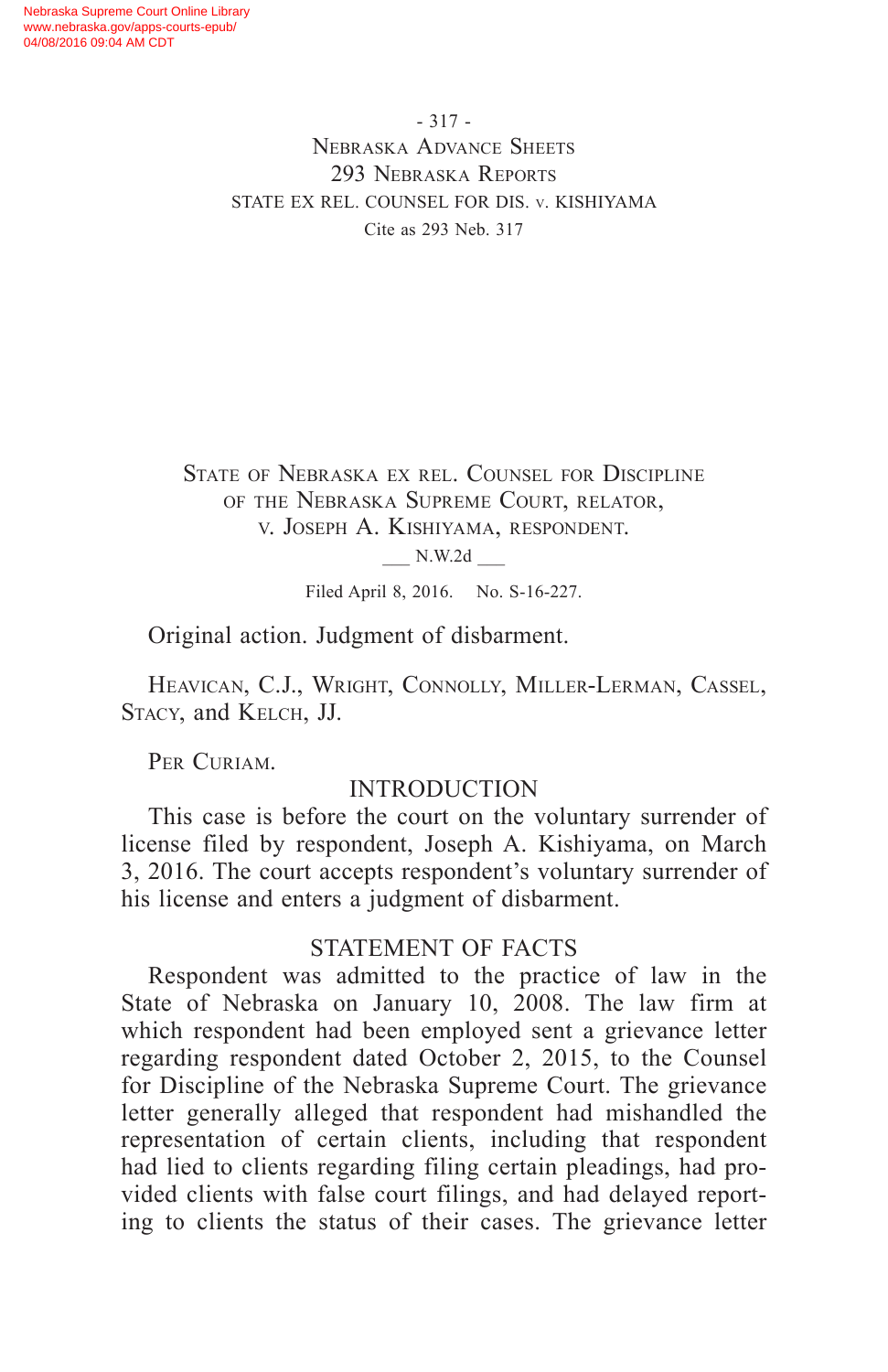alleged that by his actions, respondent violated several of the Nebraska Court Rules of Professional Conduct.

On March 3, 2016, respondent filed a voluntary surrender of license, in which he stated that he knowingly does not challenge or contest the truth of the suggested allegations set forth in the grievance letter. Respondent further stated that he freely and voluntarily waived his right to notice, appearance, or hearing prior to the entry of an order of disbarment and consented to the entry of an immediate order of disbarment.

# ANALYSIS

Neb. Ct. R. § 3-315 of the disciplinary rules provides in pertinent part:

(A) Once a Grievance, a Complaint, or a Formal Charge has been filed, suggested, or indicated against a member, the member may voluntarily surrender his or her license.

(1) The voluntary surrender of license shall state in writing that the member knowingly admits or knowingly does not challenge or contest the truth of the suggested or indicated Grievance, Complaint, or Formal Charge and waives all proceedings against him or her in connection therewith.

Pursuant to § 3-315 of the disciplinary rules, we find that respondent has voluntarily surrendered his license to practice law and knowingly does not challenge or contest the truth of the suggested allegations made against him. Further, respondent has waived all proceedings against him in connection therewith. We further find that respondent has consented to the entry of an order of disbarment.

## **CONCLUSION**

Upon due consideration of the court file in this matter, the court finds that respondent has stated that he freely, knowingly, and voluntarily admits that he does not contest the suggested allegations being made against him. The court accepts